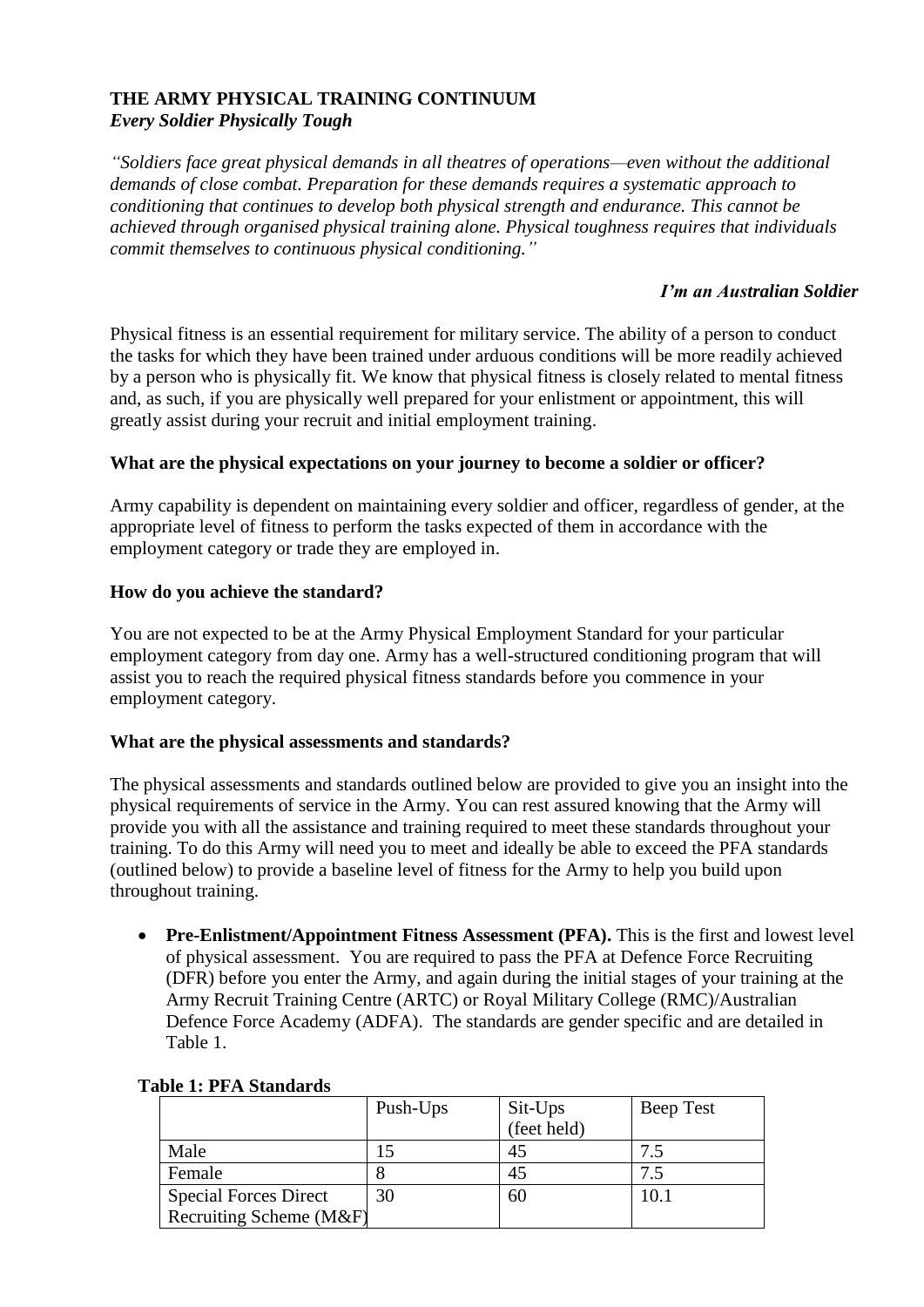**Basic Fitness Assessment (BFA)**. This is the second level of physical assessment and is conducted within Units on a six-monthly basis to ensure you maintain an adequate level of fitness and relates to maintaining Army Individual Readiness compliance. The standards are gender and age specific and are listed in Table 2 (male) and Table 3 (female).

| Age Group  | $17 - 25$ | $26 - 30$ | $31 - 35$ | $36 - 40$ | $41 - 45$ | $46 - 50$ | $51 - 55$ | 56-60 |
|------------|-----------|-----------|-----------|-----------|-----------|-----------|-----------|-------|
| Push-Ups   | 40        | 35        | 30        | 25        | 20        | 10        | 6         |       |
| $Sit$ -Ups | 70        | 65        | 60        | 50        | 35        | 25        | 20        | 15    |
| 2.4 km Run | 11:18     | 11:48     | 12:18     | 12:42     | 13:12     | 13:48     | 14:30     | 15:30 |
| (min:sec)  |           |           |           |           |           |           |           |       |
| 5km Walk   |           |           |           |           | 44:00     | 45:00     | 45:00     | 50:00 |
| (min:sec)  |           |           |           |           |           |           |           |       |

#### **Table 2: BFA Standards – Male**

#### **Table 3: BFA Standards – Female**

| Age Group  | 17-25 | 26-30 | $31 - 35$ | $36 - 40$ | $41 - 45$ | $46 - 50$ | $51 - 55$ | 56-60 |
|------------|-------|-------|-----------|-----------|-----------|-----------|-----------|-------|
| Push-Ups   | 21    | 18    | 15        | 10        |           |           |           |       |
| Sit-Ups    | 70    | 65    | 60        | 50        | 35        | 25        | 20        | 15    |
| 2.4 km Run | 13:30 | 14:00 | 14:30     | 15:00     | 15:30     | 16:00     | 16:30     | 17:00 |
| (min:sec)  |       |       |           |           |           |           |           |       |
| 5km Walk   |       |       |           |           | 45:00     | 47:00     | 47:00     | 52:00 |
| (min:sec)  |       |       |           |           |           |           |           |       |

- **All Corps Soldier Physical Employment Standards Assessment (ACS PESA)**. This is the third level of physical assessment all trainees are required to achieve, regardless of employment category, during Recruit Training at ARTC. This assessment is gender neutral and is conducted approximately eight weeks into training. ACS PESA is also the baseline standard for all employment categories (less those required to conduct the general Combat Arms or Infantry PESA) and is conducted periodically. Officers complete the ACS PESA prior to graduation from RMC. The ACS PESA requirements are detailed in Table 4.
- **Combat Arms (CA) PESA**. This is the fourth level of physical assessment and is expected to be achieved by most combat arms employment categories during the Initial Employment Training course. The standard is gender neutral and applies to Armour Corps, Artillery Corps (see Note) and Engineer Corps, although it should be noted that some employment categories within these corps have more difficult standards. Officers complete the CA PESA before graduation from RMC if they are allocated to an Arms corps. The CA PESA requirements are detailed in Table 4.
- Infantry PESA. This is the most demanding physical assessment and is expected of Infantry Corps (including those undertaking the Special Forces Direct Recruiting Scheme) during the Initial Employment Training course. The standard is gender neutral. Officers complete this during the Regimental Officers Basic Course following graduation from RMC. The Infantry PESA requirements are detailed in Table 4.

## **Note:**

- o PESA requirements for each employment category are subject to change based on Service requirements.
- o RAA Officers posted to 20 STA are required to achieve ACS PESA.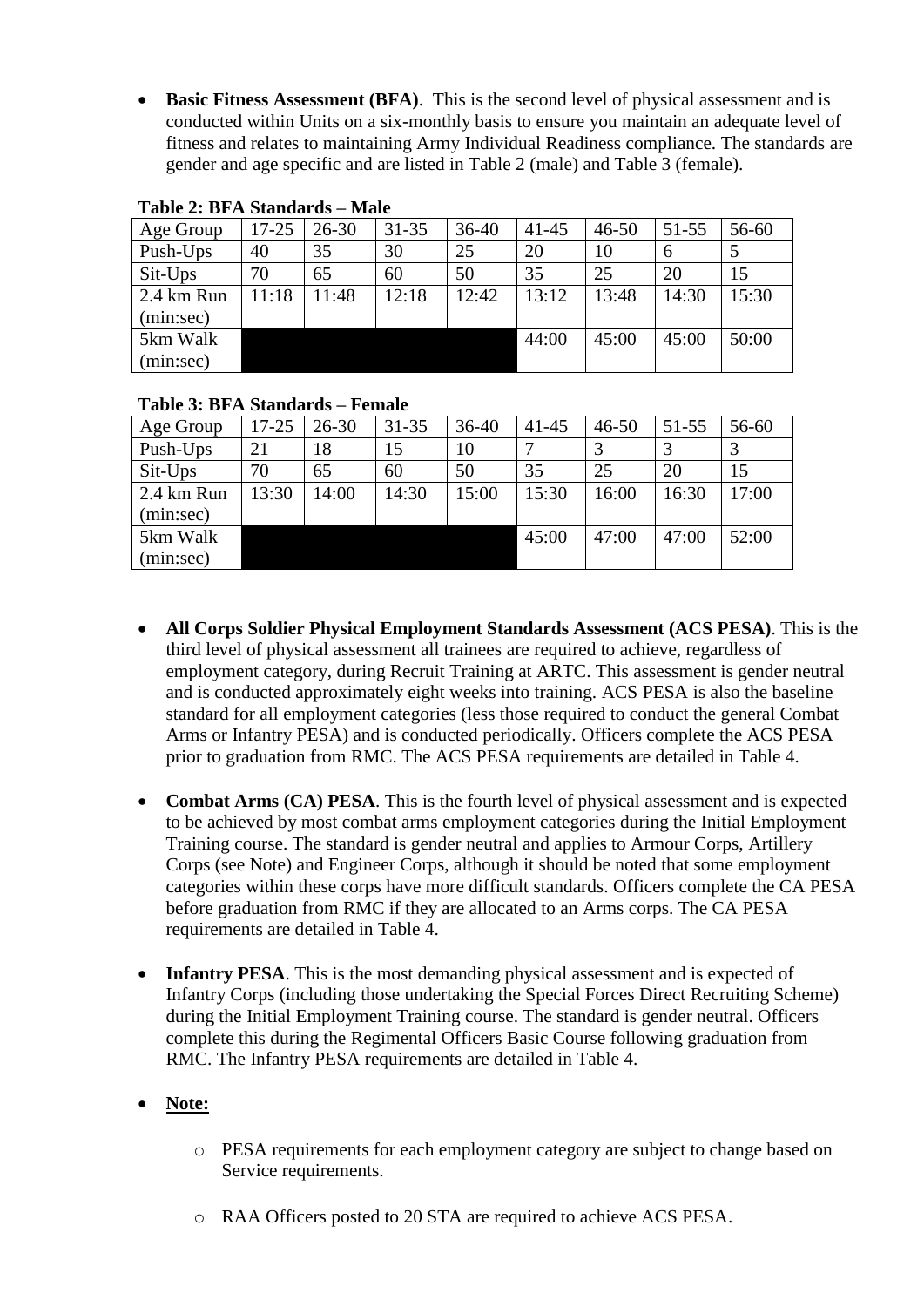Table 5 shows the Physical assessment Timeline for all Trainees applying to become Officers or Soldiers.

# **Table 4: PESA**

| <b>Overview</b>                                                                                                                              | <b>Level 1</b><br>(All Corps) | <b>Level 2</b><br>(Combat Arms) | <b>Level 3</b>                                     | <b>Level 4</b>  |
|----------------------------------------------------------------------------------------------------------------------------------------------|-------------------------------|---------------------------------|----------------------------------------------------|-----------------|
| March with load at a rate of                                                                                                                 | $5km - 23kg$ load             | $10km - 35 - 40kg$<br>load      | $15 \text{ km} -$                                  |                 |
| 5.5km/h<br>(11min per km)                                                                                                                    | Time: 50–55<br>minutes        | Time: 100-110<br>minutes        | $40-45$ kg load<br>Time: 150-165<br>minutes        |                 |
| Complete 6m bounds (every 20<br>secs) to a cadence track.<br>Start from prone firing position at                                             | $12x$ 6 m bounds              | $16x6m$ bounds                  | 1 km move in<br>$8$ minutes $-$<br>16x6m<br>bounds |                 |
| start of each bound. Pers have 5<br>seconds to reach 6 m mark. Adopt<br>a knee prior to re-adopting prone<br>position.                       |                               | $+18m$ leopard<br>crawl         | $+18$ m LC                                         |                 |
| Carry 2 x 22 kg jerry cans in 25 m 6 x 25 m legs<br>legs to a cadence track.<br>Soldiers put down jerries at<br>completion of 25 m leg, turn |                               | $11 \times 25$ m legs           |                                                    |                 |
| around and lift carry in opposite<br>direction (in accordance with<br>cadence).                                                              |                               |                                 |                                                    |                 |
| Lift a weighted box from the<br>ground to a 1.5 m high platform<br>(UNIMOG tray) using a<br>prescribed lifting technique.                    | $25 \text{ kg}$               | $30 \text{ kg}$                 | $35 \text{ kg}$                                    | $40 \text{ kg}$ |

Learn more about the exercises in the table above [here](https://www.youtube.com/watch?v=R9ShLrKWL2M&feature=youtu.be)

# **What happens if I do not meet the physical standard?**

If you are unable to pass the PFA at DFR you will not be recruited into the Army. For female candidates, you may be eligible for the Army Pre-Conditioning Program (APCP). Please speak to your Recruiter.

If you arrive at ARTC and are unable to pass the PFA within the first week, including a retest, you will be removed from your allocated recruit course to undertake a four week physical conditioning program. Following this conditioning period, if you pass the PFA you will return to recruit training however you need to be aware that due to the delay resulting from your inability to pass the PFA, you may no longer be eligible to continue in the employment category you were offered, as you